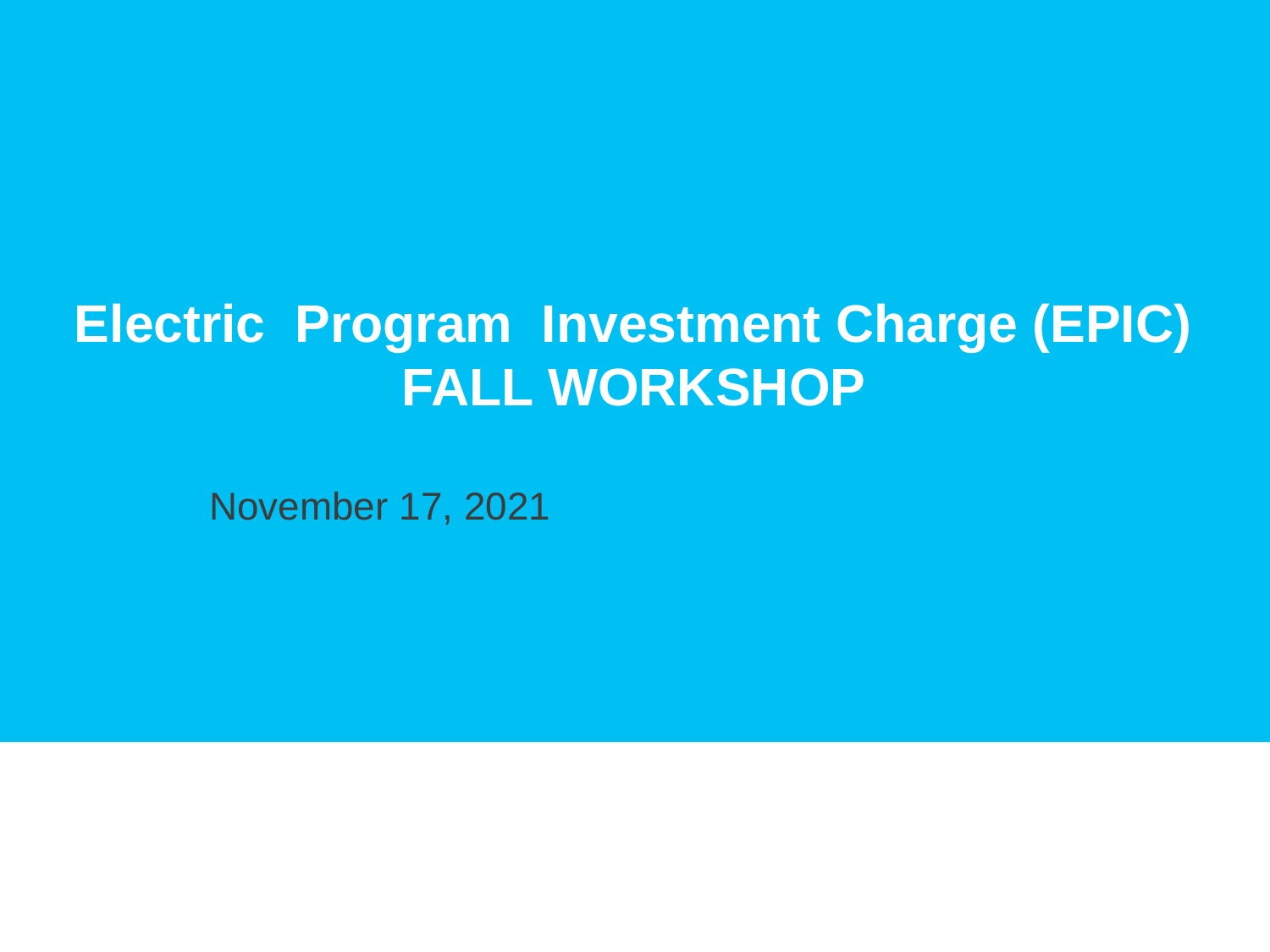## **Safety Orientation**

### **Earthquake**



 Know the safest places to duck, cover, and hold, such as under sturdy desks and tables.

 Know your exits, escape routes, and evacuation plan. If safe to do so, use your Exit the house and call 911. compliant fire extinguisher.



 Get out, hide out, take out, and call 911.



 Know who can perform first aid and CPR. Call 911 if you're alone call leader to send help. If you or share your location with the have an AED, ensure you and others in your household know where it's located and how to use it.



- **Safety**
- $\checkmark$  We care for each other.
- $\checkmark$  Look out for one another.
- $\checkmark$  Create a safe space for all.
- ✓ Welcome new ideas from everyone.
- ✓ Practice self-care.



- minutes, move & stretch for ✓ Practice *30/30* (every 30 30 seconds).
- $\checkmark$  Ensure proper ergonomics.



 $\checkmark$  Create/update a personal emergency preparedness plan.



#### **COVID-19**

- $\checkmark$  Wash hands frequently
- $\checkmark$  Wear a mask when required
- $\checkmark$  Get vaccinated if you are able to
- ✓ Follow current CAL-OSHA regulations and local county health orders.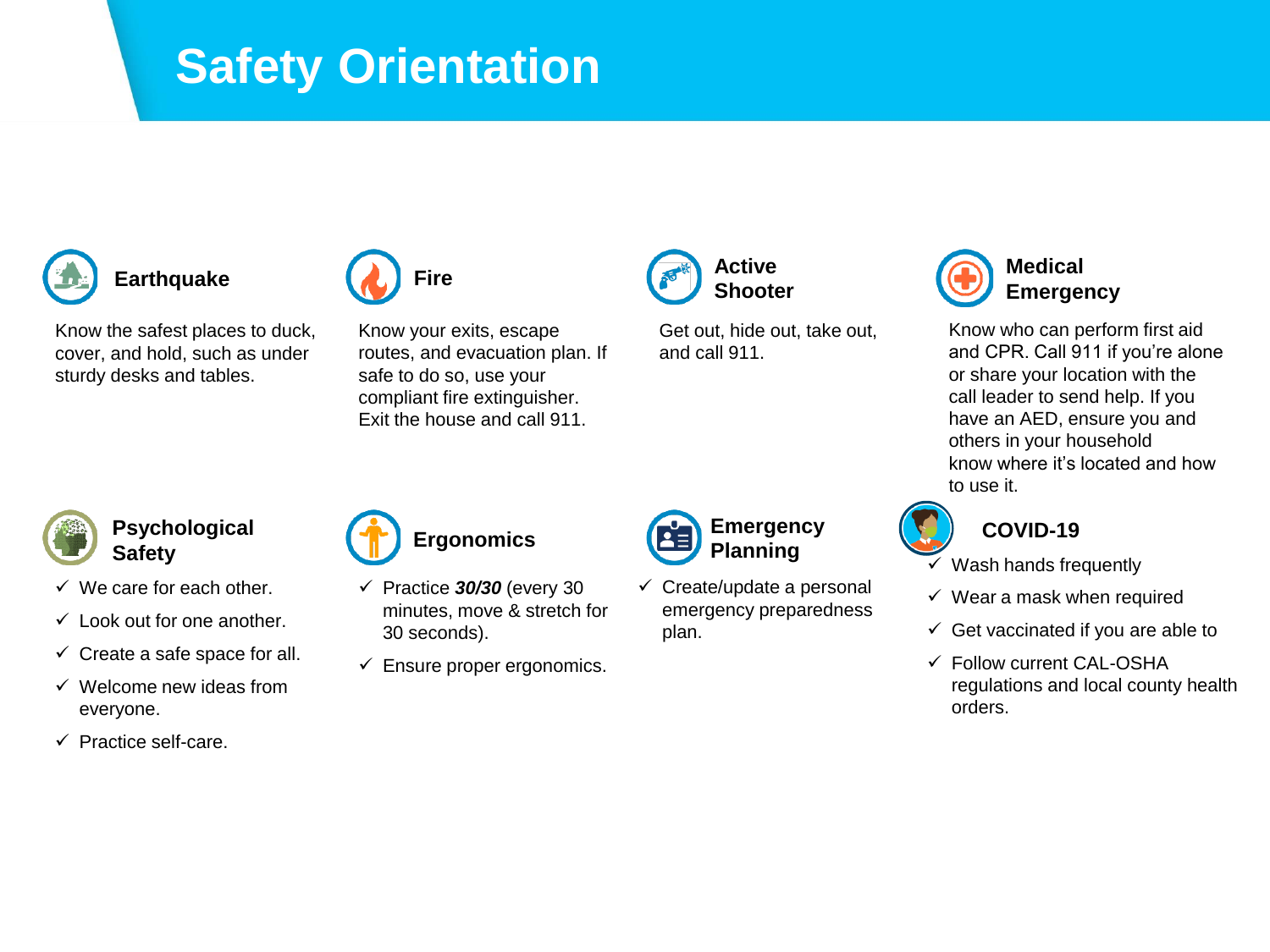## **What is the EPIC?**

 The Electric Program Investment Charge (EPIC) is a California statewide program that enables Utilities **Use for text data or any object using the icons**  and CEC to invest in & pursue new/novel emerging energy solutions to meet California's energy goals & drive innovation in the industry

#### **EPIC promotes building the energy network of tomorrow through innovation focused on**

### **Increased Safety • Improved Affordability • Greater Reliability**

Pending CPUC Decision is also expected to include improve **environmental sustainability** & **equity.** 



Renewables and Distributed Grid Modernization and Customer Focused Products Cross-Cutting





Energy Resources (DER) Contimization and Services Enablement Foundational Strategies &



Integration Technologies **Technologies**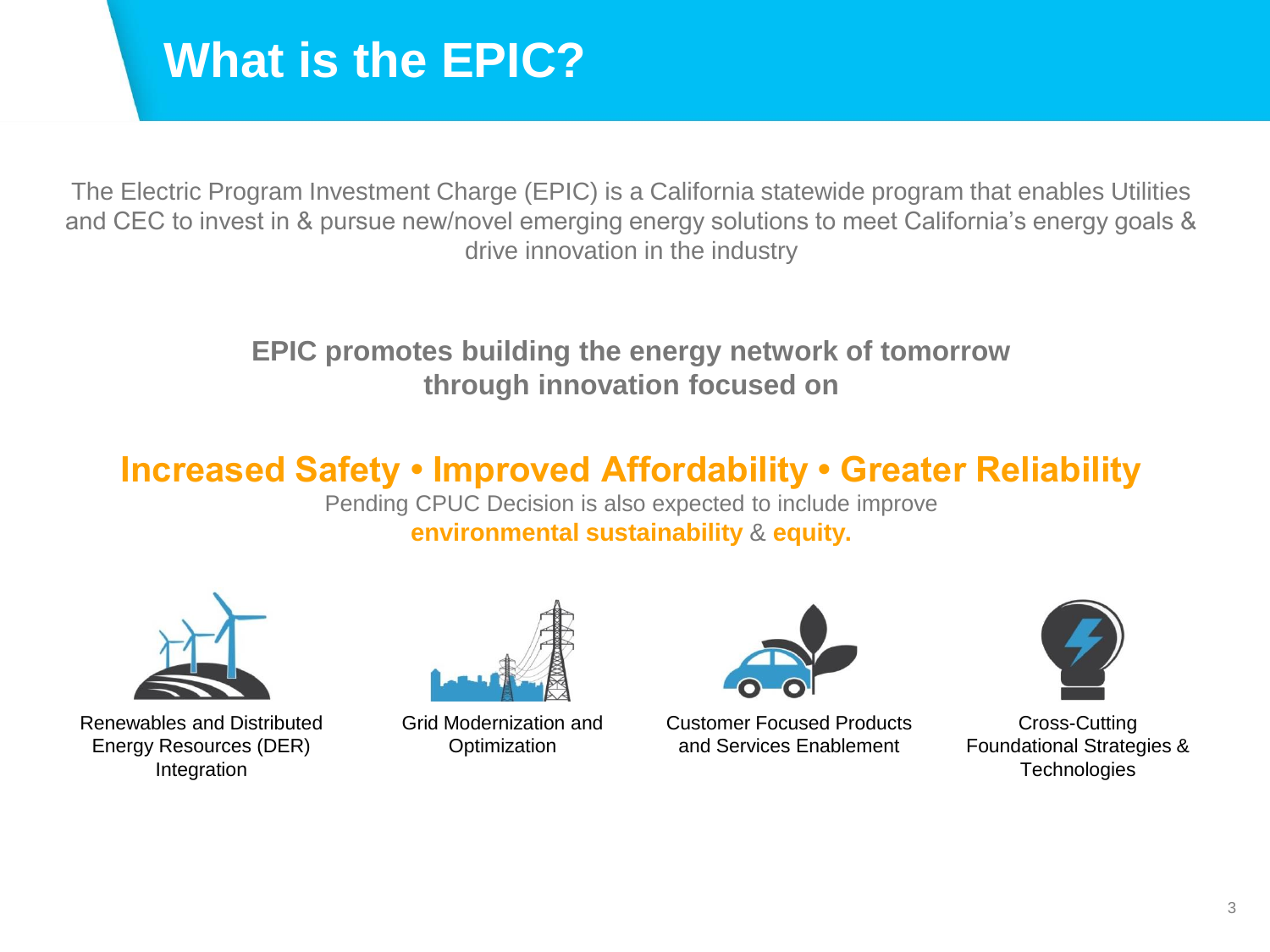## **What is the EPIC?**

#### **Program Areas & Administrators in EPIC 3**

| <b>Applied Research and</b><br><b>Development</b>                                                                                                                   | <b>Technology</b><br><b>Demonstration &amp;</b><br><b>Deployment</b>                                                                                                                          | <b>Market Facilitation</b>                                                                                                                                                                    |
|---------------------------------------------------------------------------------------------------------------------------------------------------------------------|-----------------------------------------------------------------------------------------------------------------------------------------------------------------------------------------------|-----------------------------------------------------------------------------------------------------------------------------------------------------------------------------------------------|
| Investment in applied<br>energy science and<br>technology that provides<br>public benefit but for which<br>there is no current<br>deployment of private<br>capital. | Investments in technology<br>demonstrations at real-<br>world scales and in real-<br>world conditions to<br>showcase emerging<br>innovations and increase<br>technology<br>commercialization. | Investments in market<br>research, regulatory<br>permitting and<br>streamlining, and workforce<br>development activities to<br>address non-price barriers<br>to clean technology<br>adoption. |
|                                                                                                                                                                     |                                                                                                                                                                                               |                                                                                                                                                                                               |

PG&E **SCE** SDG&E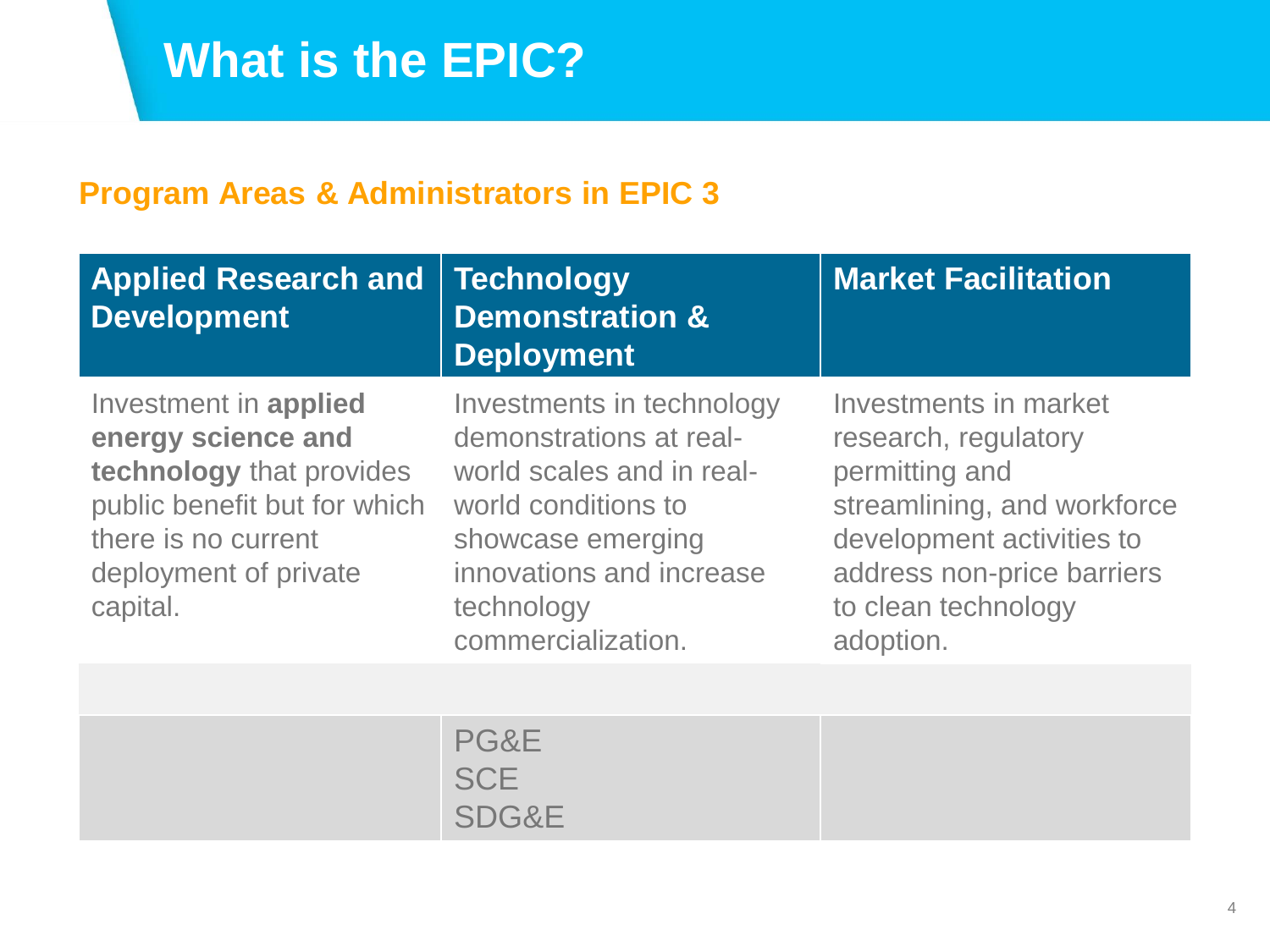# **Today's Context: EPIC 3 Portfolio**



- Today's workshop is focused on the EPIC 3 portfolios
- R.19-10-005 is ongoing (EPIC 4 & EPIC 5)
	- Phase 2B Decision on future role of IOUs is expected soon.
- As decisions on the future of the program are clarified, there will be additional stakeholder workshops by Utilities to shape their portfolios.
- Today's goals are to inform on progress and results of EPIC 3, provide opportunity for feedback on operationalization and further address industry gaps & energy policy.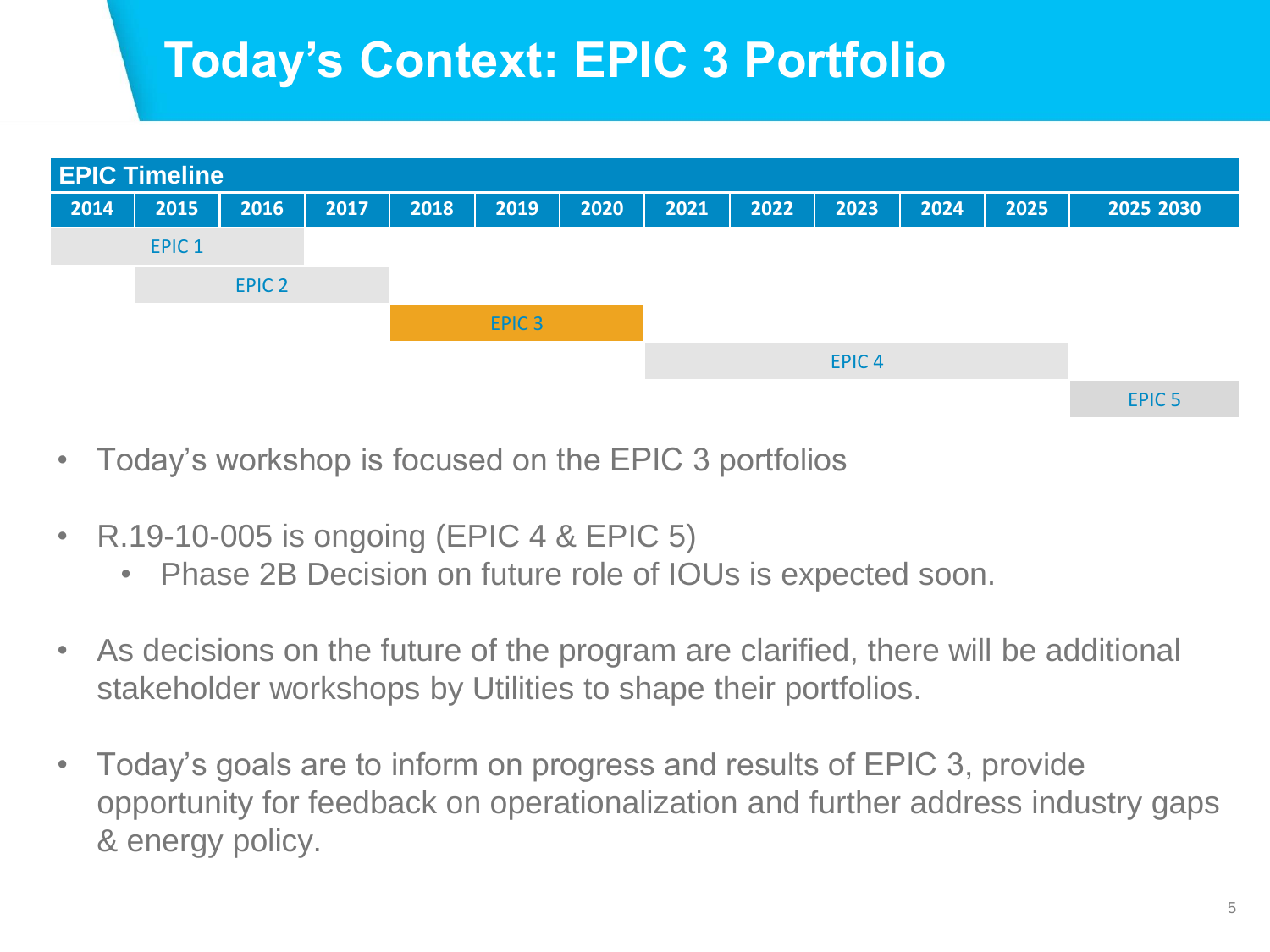

## **Ali Moazed**  Director of Data Management and Analytics PG&E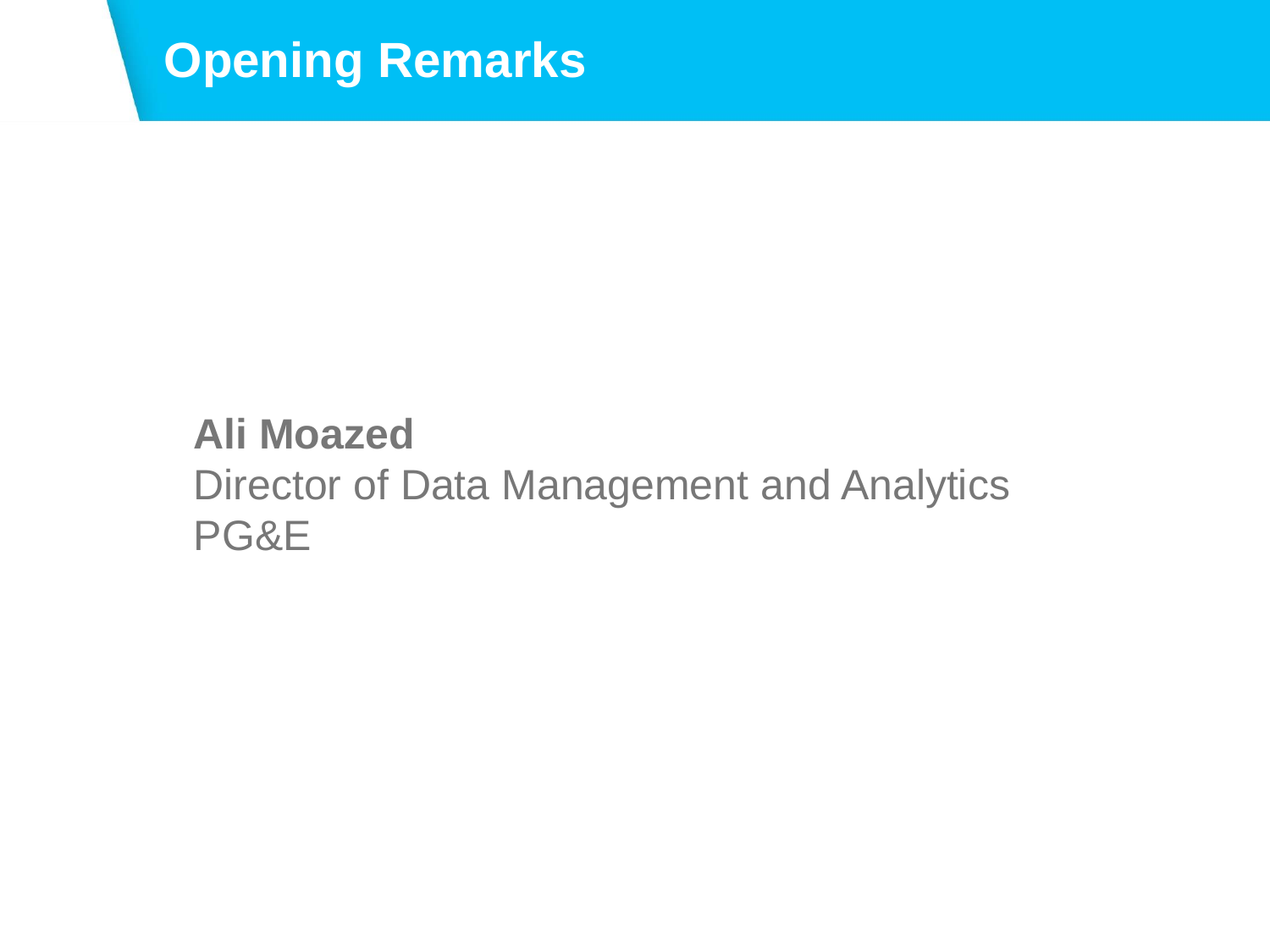## **How to Get in Touch?**

## **California Public Utilities Commission (CPUC)**

 The CPUC oversees large RD&D programs that drive investment in new and emerging energy technologies and solutions that provide benefits to Californians.

[www.cpuc.ca.gov/energyrdd/](http://www.cpuc.ca.gov/energyrdd/)

## **Policy + Innovation Coordination Group (PICG)**

 Comprised of a Project Coordinator, the four Administrators, and the CPUC - to increase the alignment and coordination of EPIC investments and program execution with CPUC and California energy policy needs.

[www.epicpartnership.org/](http://www.epicpartnership.org/) 

### **Administrators:**

**California Energy Commission (CEC)**  <https://www.energy.ca.gov/programs-and-topics/programs/electric-program-investment-charge-epic-program>

#### **Pacific Gas & Electric (PG&E)**

[www.pge.com/epic](http://www.pge.com/epic)

#### **Southern California Edison (SCE)**  <https://www.sce.com/regulatory/epic>

**San Diego Gas & Electric (SDG&E)**  <https://www.sdge.com/epic>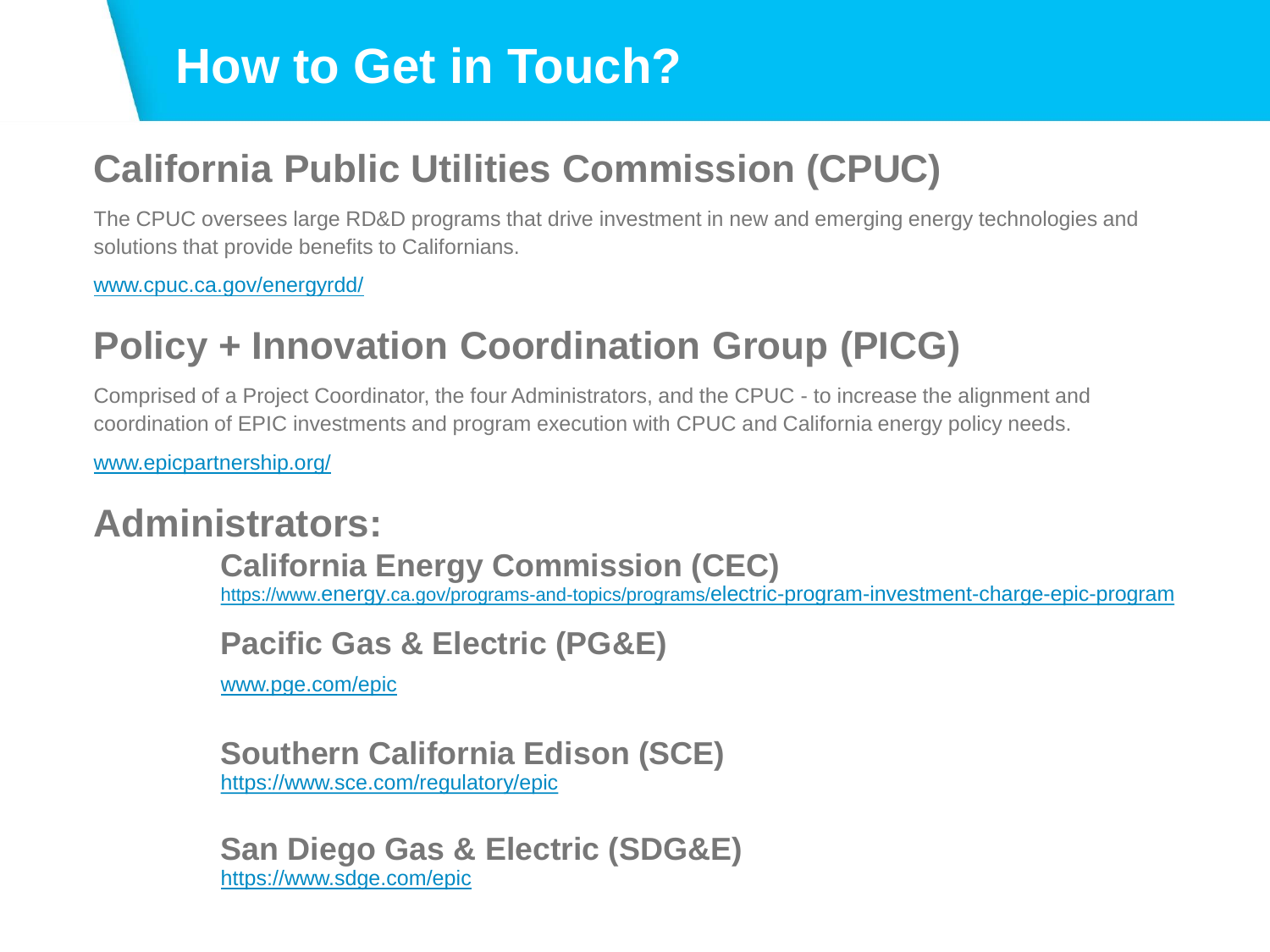# **Agenda**

| $9:00 - 9:10$   | <b>Opening Remarks / Safety</b>            |
|-----------------|--------------------------------------------|
| $9:10 - 9:40$   | <b>PG&amp;E EPIC Portfolio Overview</b>    |
| $9:40 - 9:50$   | PG&E Q&A                                   |
| $9:50 - 10:20$  | <b>SDG&amp;E EPIC 3 Portfolio Overview</b> |
| $10:20 - 10:30$ | <b>SDG&amp;E Q&amp;A</b>                   |
| $10:30 - 10:35$ | 5 Minute Break                             |
| $10:35 - 11:05$ | <b>SCE EPIC 3 Portfolio Overview</b>       |
| $11:05 - 11:15$ | <b>SCE Q&amp;A</b>                         |
| $11:15 - 11:45$ | <b>CEC EPIC 3 Portfolio Overview</b>       |
| $11:45 - 11:55$ | <b>CEC Q&amp;A</b>                         |
| $11:55 - 12:25$ | <b>Discussion</b>                          |
| $12:25 - 12:30$ | Closing                                    |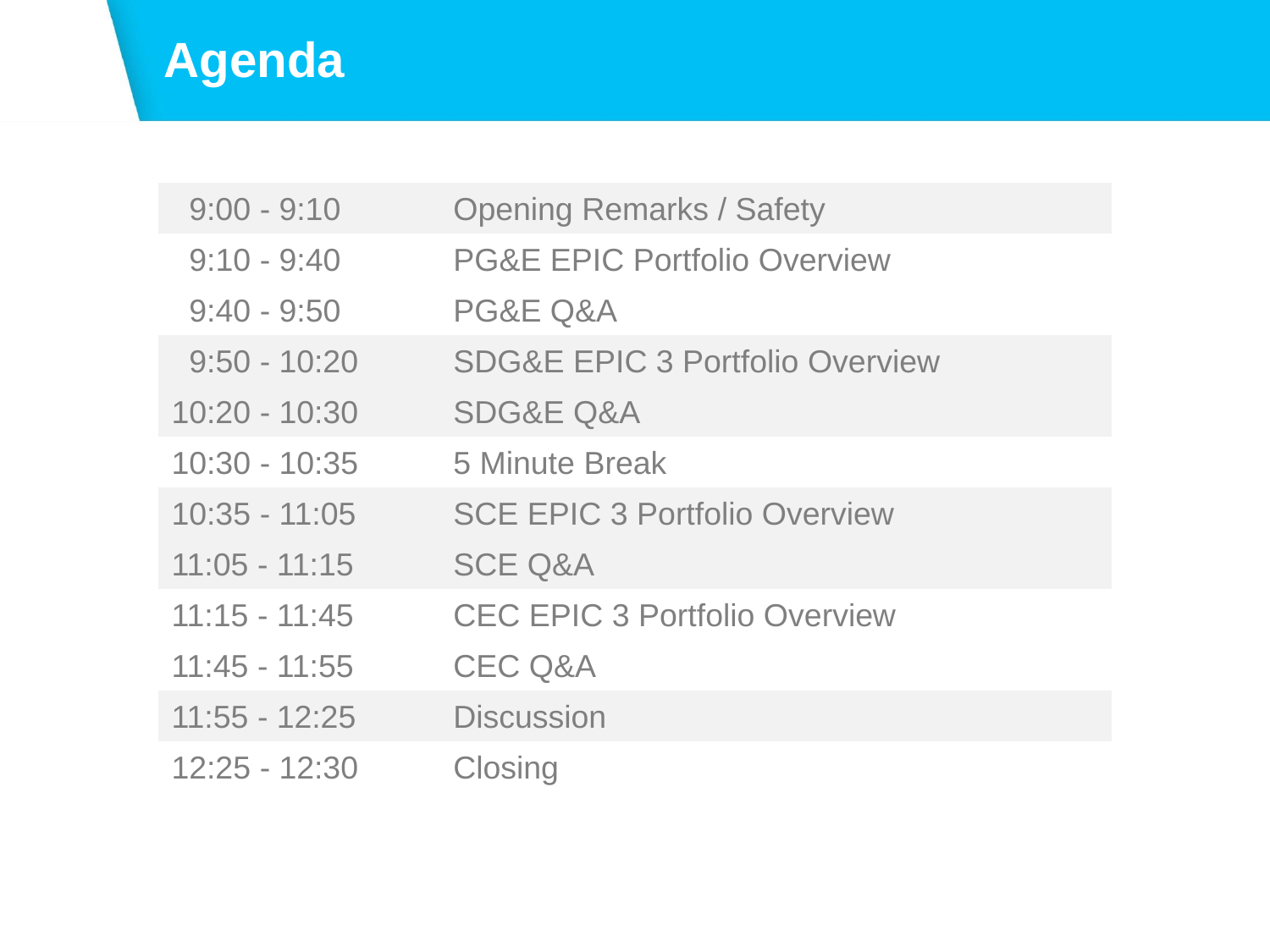## **Q&A Logistics**

- presentation and additional 30-minute Discussion time in the end. • Each administrator has a 10-minute Q&A section following their
- To participate please "Raise hand" during Q&A or comment on chat during presentation



• Moderator will turn on the capability to unmute yourself for comments. When prompted please unmute and participate.